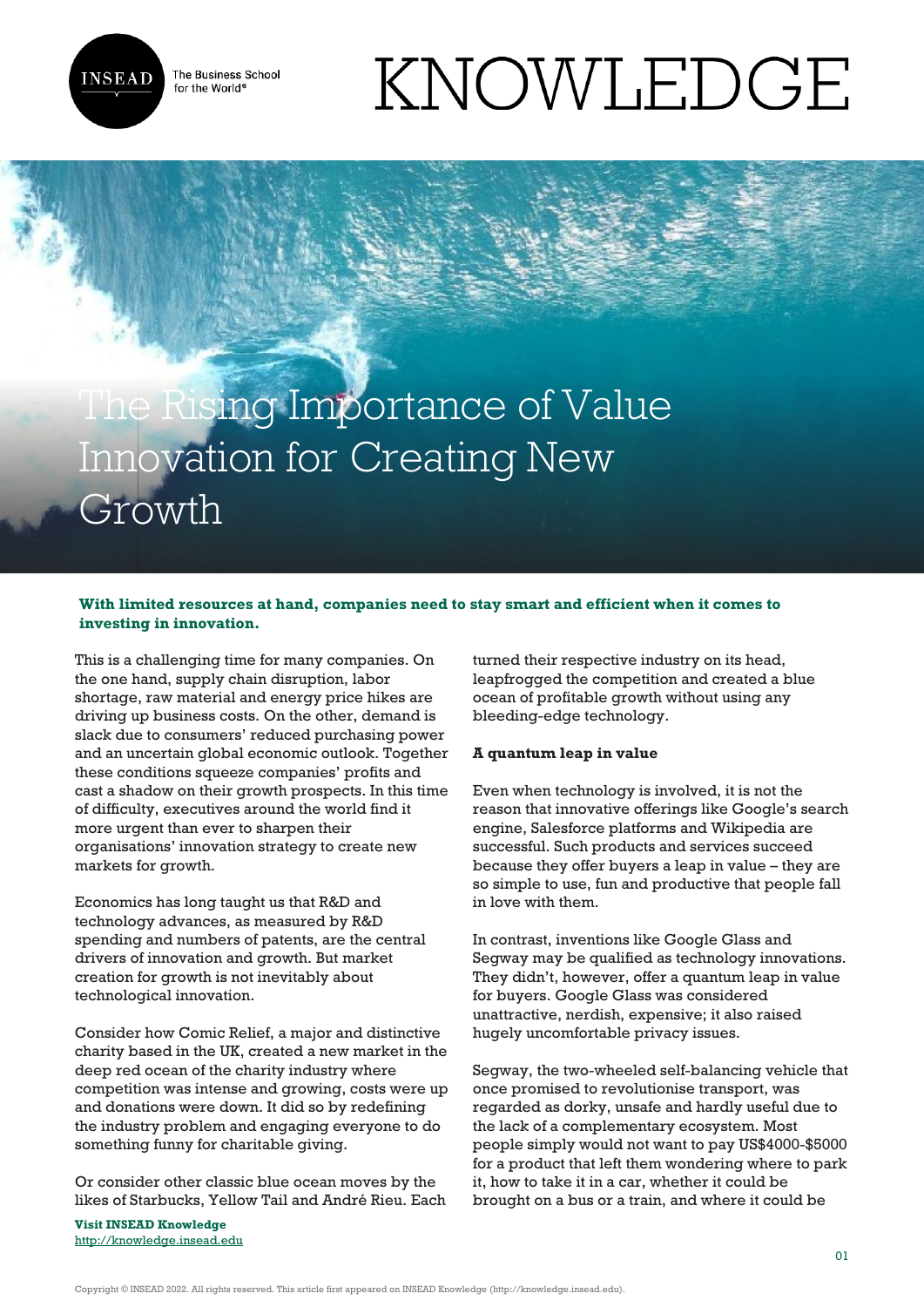used – on sidewalks or roads. Neither Google Glass nor Segway was able to create a new market with a mass following.

Value innovation, not technology innovation, is what launches commercially compelling new markets. Understanding this basic fact allows companies to avoid drowning themselves in costly R&D activities without first appreciating what buyers truly value. In fact, when companies anchor their innovative activities to value, they can often break the shackles that a technology-oriented mindset could impose on them and find breakthrough market-creating solutions.

#### **The NIO case study**

Take the example of Chinese upmarket electric car manufacturer NIO. A key issue for electric cars is battery replenishment. Manufacturers have faced the choice between battery charging and battery swapping. Years ago, when battery charging speed was a key problem, tech leaders like Tesla and Renault used to promote battery swapping to increase EV adoption. But soon they abandoned the idea and focused on improving battery technologies instead.

These companies were convinced that continued advancement of battery technologies would make it increasingly possible to "fuel up" EVs fast with superchargers. Moreover, the cost of setting up and running a battery swapping station was higher than that of a charging station. As EVs had yet to achieve mainstream adoption at scale, the swapping model didn't make much economic sense if the utilisation rate of swapping stations was too low.

In the highly competitive EV market in China, most manufacturers chose the charging model, following Tesla's lead and betting on fast advancement of battery technologies. The growth and development of the EV market appeared to be conditioned by how rapidly the technological frontier could move forward.

## **Pulling in new users**

NIO, however, took a different approach. Noticing that EV's adoption hurdles not only involved battery charging time, but also users' concerns about battery degradation and fast loss of vehicle resale value, NIO launched a 'Battery as a Service' (BaaS) plan in August 2020.

Under this plan, first owners of a NIO EV may purchase the car with a 25 percent discount on average and rent the battery on a monthly plan. In return, NIO provides free and limitless service of battery swaps and upgrades during the car's life cycle. The monthly battery rental fee was

**Visit INSEAD Knowledge** <http://knowledge.insead.edu>

economically assessed to rapidly attract and pull EV buyers.

While it takes around 30 minutes to recharge and replenish a battery for a Tesla Model 3 from 18 to 60 percent, it takes about 3 minutes to swap in a fully charged battery at a NIO swap station. When car owners just want to recharge their car batteries on the way instead of making a swap, they can also do that at one of NIO's swap or supercharging stations.

On top of these benefits, car owners always have well-maintained batteries to power their cars, which minimises battery-related safety hazards. They can also get a battery upgrade when needed, thereby enhancing the car's resale value.

By making the car price more accessible, and the user experience more productive and hassle-free, NIO's BaaS model lowered the adoption hurdles for potential buyers, resulting in rapid growth of sales revenue. As a relatively new start-up, NIO quickly rose and made it to the top 10 list of new energy car producers in China in 2020. In 2021 it became the No. 1 player in the premium EV market, commanding over 40 percent of market share.

#### **Understanding buyer value**

This success has made it economically more justifiable and scalable for NIO to build an extensive network of power swap stations to keep up with the growing customer base. NIO has opened 900 battery swap stations and completed over 7.6 million battery swaps for its customers. The company plans to have a total of 5000 stations up and running by 2025.

NIO's international expansion has also begun. In Norway, the company's entry point in Europe, 92 percent of NIO's new customers chose the BaaS model. NIO targets to build 1000 swap stations outside China before 2025.

NIO's business is undoubtedly high-tech. Battery swap at NIO is fully automated, which is enabled by AI and cloud technology, making NIO's battery swap station model economically more attractive by lowering its cost of operations. But NIO's innovative business model was not driven by inventive technology. Instead it was inspired by and premised upon a deep understanding of buyer value in purchasing an EV: fast and convenient power replenishment, well-maintained and reliable batteries, as well as good resale value of the vehicle.

Value innovation allows NIO to stand out from the competition and create an expanding blue ocean. Prior to NIO's move, battery charging was the predominant model as nearly everyone in the

Copyright © INSEAD 2022. All rights reserved. This article first appeared on INSEAD Knowledge (http://knowledge.insead.edu).